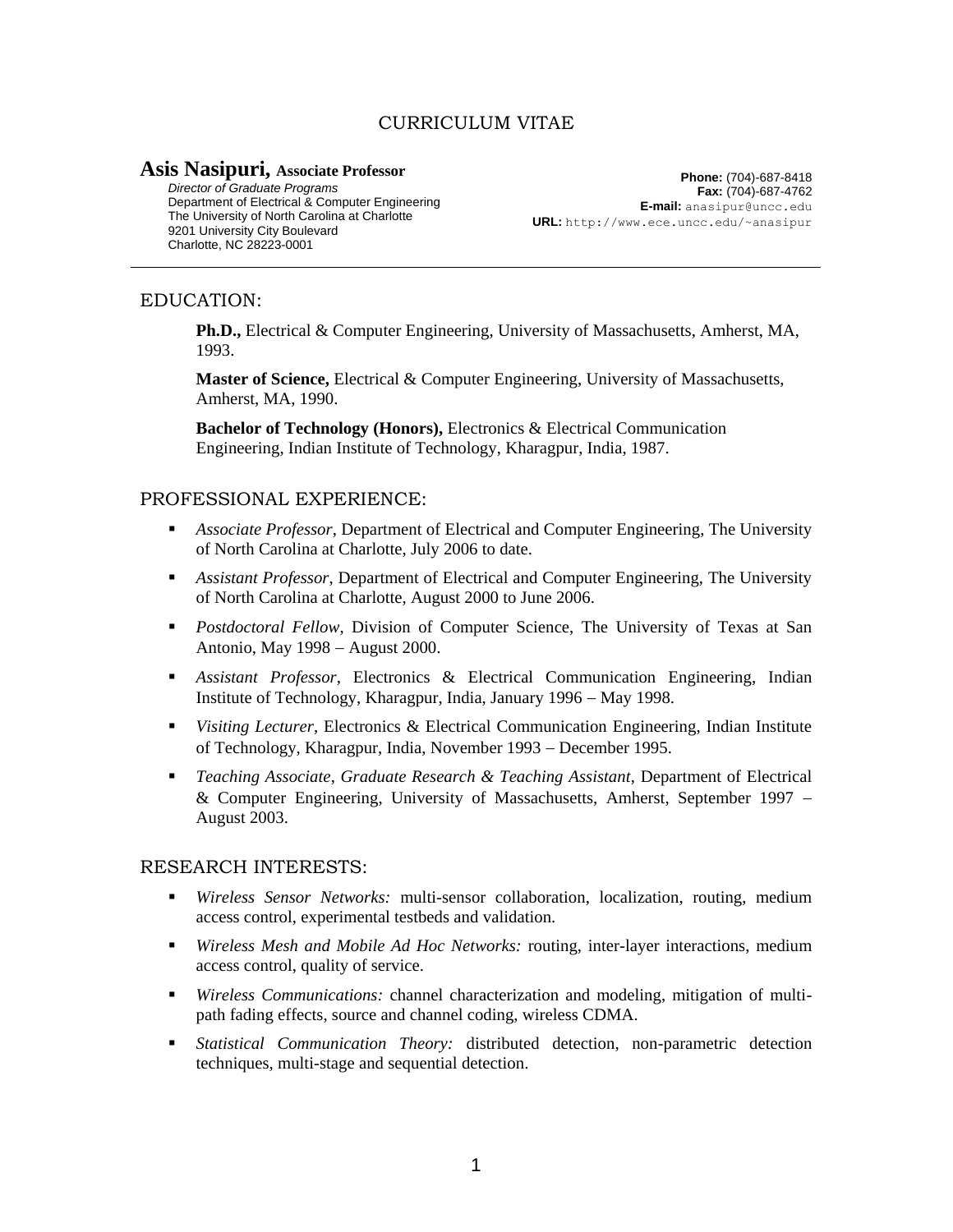## RESEARCH CONTRACTS:

- 1. *"Scalability and Sustainability Issues of Wireless Mesh Sensor Network for Substation Monitoring"*, supported by the Electric Power Research Institute (EPRI), \$120,354, A. Nasipuri (PI), J. Conrad and R. Cox. September 15 to December 31, 2010.
- 2. *"Wireless Mesh Sensor Network for Fossil Plants Monitoring"*, supported by the Electric Power Research Institute (EPRI), \$56,779, A. Nasipuri (PI), J. Conrad and R. Cox. February 25 to January 31, 2009.
- 3. *"Wireless Mesh Sensor Network for Power Systems Monitoring"*, supported by the Electric Power Research Institute (EPRI), \$178,490, A. Nasipuri (PI), I. L .Howitt, and J. Conrad. September 1, 2006 to December 31, 2008.
- 4. "*CISE Research Resources: Experimental Testbed for Mobile Network Protocols*", supported by the National Science Foundation (NSF), \$100,000, T. Dahlberg (PI), A. Nasipuri, E. El-Kwae, and G. Ahn, (EIA-013079), Sept. 2001 to February 2005.
- 5. "*Multi-channel CSMA Protocols*", NSF subcontract from University of Cincinnati, \$54,784, A. Nasipuri (PI), from grant "*Collaborative Proposal: Protocols for Mobile, Ad Hoc Networks*", (ANI-9973147), S. R. Das (PI) and A. Nasipuri, University of Texas at San Antonio, \$157,772, Oct. 1999 to Sept. 2003.
- 6. *"Power Efficient Protocols for Mobile Ad Hoc Networks", NSF Research Experience for Undergraduates (REU)* supplement, \$14,250, A. Nasipuri (PI), July 2001 to Sept. 2002.
- 7. "*Development of a Wireless Sensor Network Prototype for Supervision and Control of Bioreactor Landfills*", supported by the University of North Carolina at Charlotte, \$6000, A. Nasipuri (PI) and V. Ogunro, 2004 – 2005.
- 8. "*Studies of the Interplay of Source & Channel Coder Parameters for use in Digital Satellite Communications*", supported by the Indian Space Research Organization (ISRO), Bangalore, India, INR 500,000, Asis Nasipuri (PI), Saswat Chakrabarti and Ranjan Gangopadhyay, March 1998 to Feb 2000, at I.I.T. Kharagpur, India.
- 9. "*Design of Advanced Wavelength-Routed Optical Networks*", supported by the European Community, Brussels, 100,000 ECU, Ranjan Gangopadhyay (PI), Asis Nasipuri, and Debashis Datta, August 1996 to July 1998, at I.I.T., Kharagpur, India.
- 10. "*Development of Tools for Telecommunications Network Planning"*, supported by NORTEL Technologies, Canada, INR 30,000, Debashis Datta (PI), Prabir K. Biswas, and Asis Nasipuri, July 1996 to June 1997, at I.I.T., Kharagpur, India.
- 11. "Advanced Radio & Multimedia Communications", supported by the All India Council of Technical Education (AICTE), New Delhi, INR 1,400,000, R. V. Rajakumar (PI), Asis Nasipuri, and others, Feb. 1996 to Jan. 1999, at I.I.T., Kharagpur, India.
- 12. "*System Using Digital FM Linear Modulation with Discriminator Detection*", supported by the Defense Research & Development Organization (DRDO), New Delhi, India, INR 812,400, Ranjan Gangopadhyay (PI), and Asis Nasipuri, June 1994 – December 1996, I.I.T., Kharagpur, India.

*Research Proposals pending review: Total amount of proposed research funding pending review from sponsors: \$1,142,002 as Lead PI, and \$149,995 as co-PI, as of 06/01/2011.*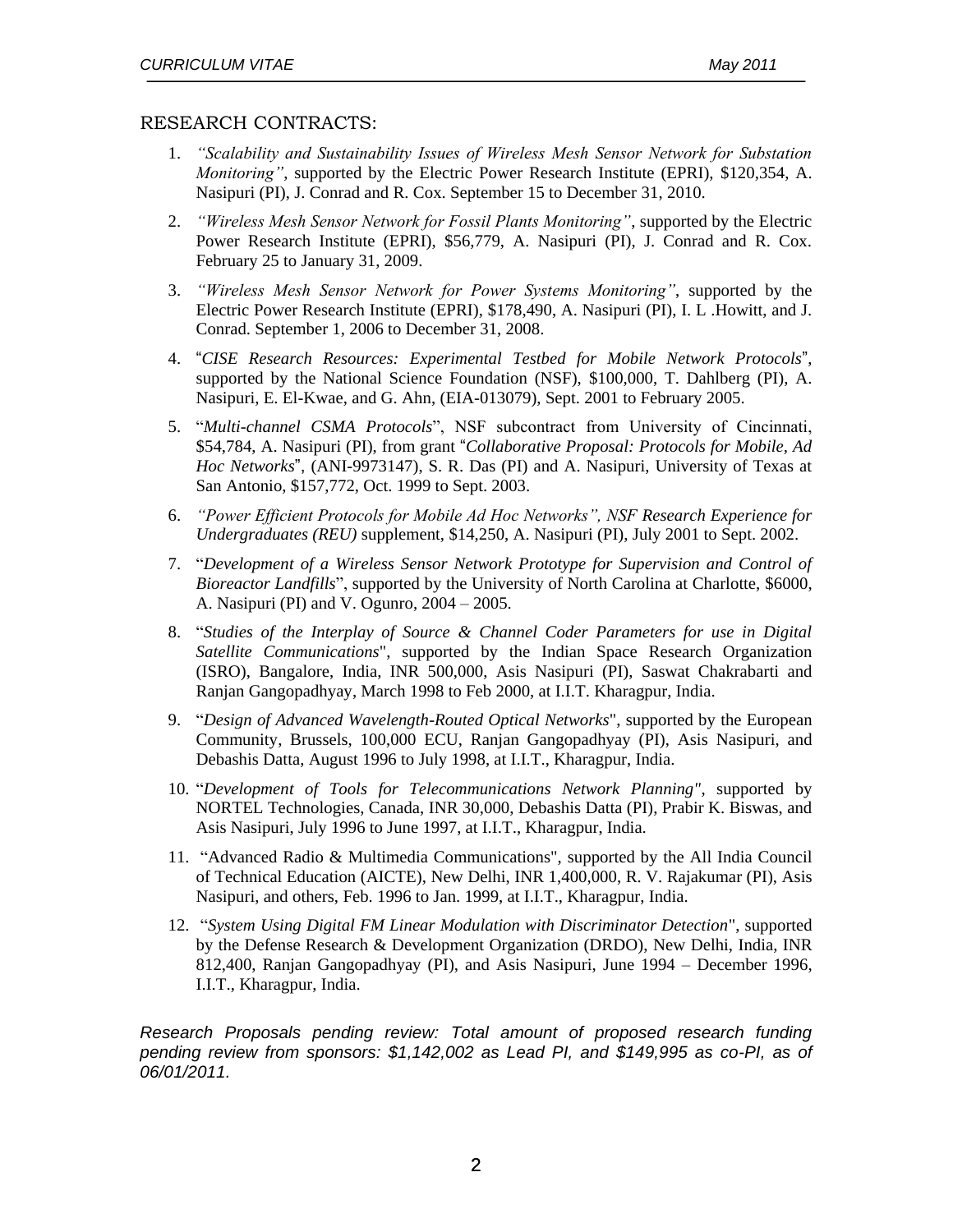### PROFESSIONAL SERVICES AND ACTIVITIES:

- *General Chair, MobiHoc'12,* the Thirteenth ACM International Symposium of Mobile Ad Hoc Networking and Computing.
- *Publicity co-chair*, The 18<sup>th</sup> International Workshop on Local and Metropolitan Area Networks (LANMAN 2011), October 13 – 14, 2011, Chapel Hill, NC.
- *Technical Program Chair,* Workshop on Multi-hop Wireless Networks (MWN'04), held in conjunction with the IEEE International Performance, Computing and Communications Conference (IPCCC), April 14 - 17, 2004, Phoenix, AZ.
- *Member of Editorial Board***,** International Journal of Ad Hoc and Ubiquitous Computing (IJAHUC), Inderscience Publishers.
- *Member of Technical Program Committee:* 
	- IEEE International Conference on Communications (ICC), Ad Hoc and Sensor Networking Symposium, June 2012, Ottawa, Canada.
	- -IEEE Conference on Global Communications (Globecom), Ad Hoc and Sensor Networking Symposium, December 2011, Houston, TX.
	- International Conference on Distributed Computing and Networking (ICDCN 2008), 2 5 January, 2011, Bangalore, India.
	- IEEE Conference on Global Communications (Globecom), December 2010, Miami, FL.
	- -IEEE Southeast Conference, March 2010, Charlotte, NC.
	- High Capacity Optical Networks and Enabling Technologies (HONET) Conference.
	- IEEE Vehicular Technology Conference (VTC 2008-Spring), 11 14 May, 2008, Marina Bay, Singapore.
	- International Conference on Distributed Computing and Networking (ICDCN 2008), 5 – 8 January, 2008, Kolkata, India.
	- IEEE International Workshop on performance and Management of Wireless and Mobile Networks, 15 – 18 October, 2007, Dublin, Ireland.
	- ICC Wireless Ad Hoc and Sensor Networks Symposium, 24 28 June, 2007, Glasgow, Scotland, UK.
	- -International Conference on Distributed Computing and Networking (ICDCN), Indian Institute of Technology, Guwahait, India, December 27 – 30, 2006.
	- IEEE GLOBECOM Wireless Ad Hoc and Sensor Networks Towards Anytime Anywhere Internetworking Symposium, 2006.
	- International Wireless Communications and Mobile Computing Conference (IWCMC) - Symposium on Next Generation Mobile Networks (NGMN 2006), July 3 – 6, 2006, Vancouver, Canada.
	- The 11th International Conference on Parallel and Distributed Systems (ICPADS-05), July 2005, Japan.
	- First IEEE International Workshop on Performance and Management of Wireless and Mobile Networks, November 2005, Sydney, Australia.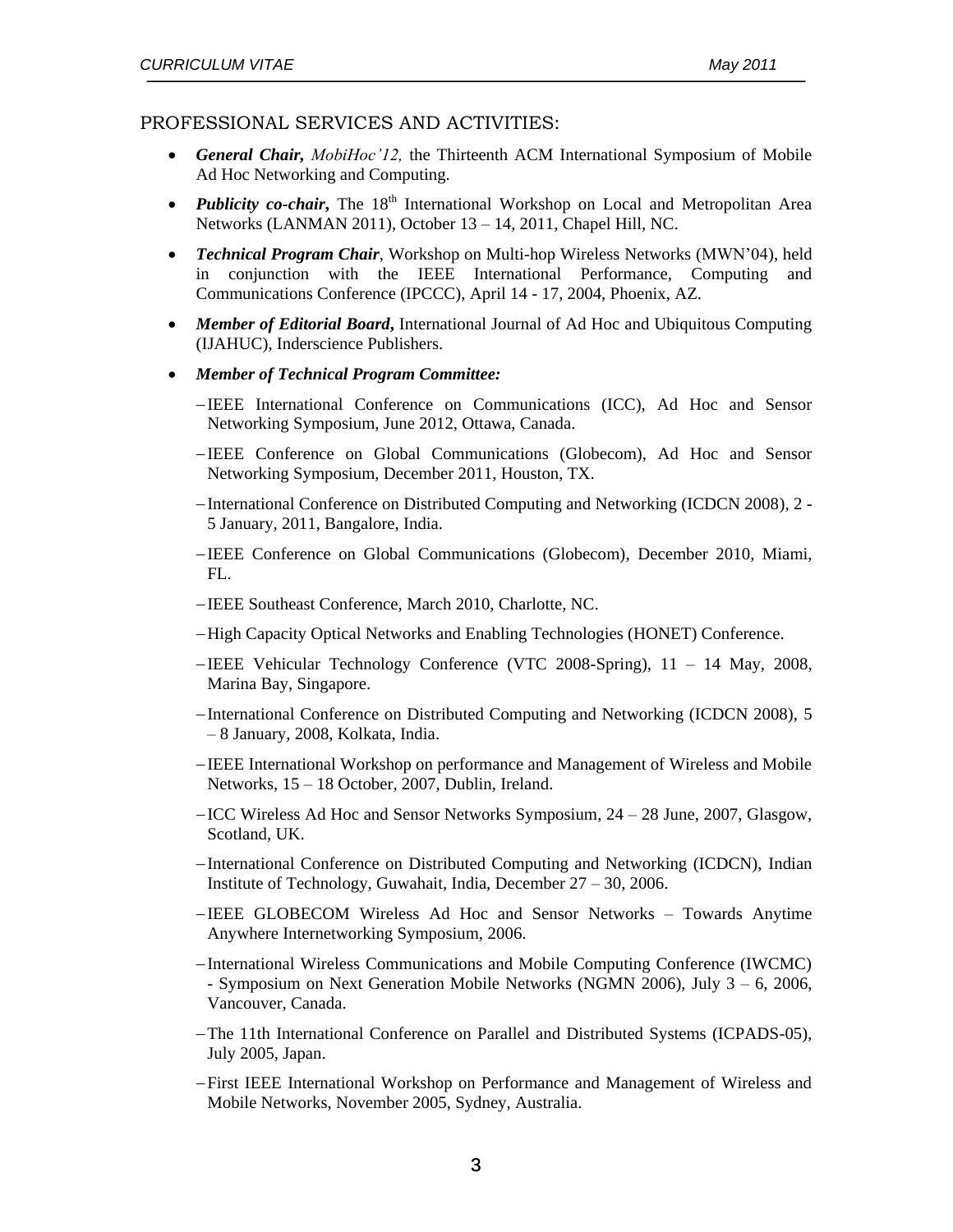- Symposium on Wireless Sensor Networks (WSN05), June 2005, Hawaii, USA.
- *Workshop on* Internet Compatible QoS in Ad hoc Wireless Networks (IC-QAWN)*,*  January 3 – 6, 2005, Cairo, Egypt.
- IEEE International Conference on Computer Communication and Networks (IC3N), 2003, Dallas
- International Workshop on Distributed Computing (IWDC), 2003, Kolkata, India.
- IEEE International Conference on Computer Communication and Networks (IC3N), 2002, Miami
- -International Symposium on Communications and Information Technology (ISCIT), October 23 – 25, 2002, Pattaya, Thailand.
- -ACM International Workshop on Modeling, Analysis and Simulation of Wireless and Mobile Systems (MSWIM), September 28, 2002, Atlanta.
- IEEE International Conference on Computer Communication and Networks (IC3N), 2001, Phoenix
- IEEE International Conference on Computer Communication and Networks (IC3N), 2000, Las Vegas.

#### HONORS AND AWARDS:

- 1. *Maxheim Fellowship Award*, 2004 2005, William States Lee College of Engineering, UNC Charlotte, \$5000.
- 2. *Nominated for Graduate Teaching Excellence award*, William States Lee College of Engineering, 2003.
- 3. *National Talent Search* Scholarship from the National Council of Educational Research & Training, New Delhi, India, 1980 – 1987.

#### UNIVERSITY SERVICE:

- Director of Graduate Programs, ECE Department (2006 present)
- University Committee Memberships (UNC Charlotte):
	- Member of *Task Force for Best Practices in Graduate Education* (2010-2011)
	- Member of *Faculty Research Grants Committee* (2008 2009)
	- Member of the *Faculty Council* (2003 2005)
	- Member of the *Graduate Council* (2002 2004)
	- Member of *University Research Computing Steering Committee*, 2003 2005.
	- Member of the *Faculty Advisory Library Committee* (2001–2003)
- College Committee Memberships (College of Engineering, UNC Charlotte):
	- Chair of the *Engineering Graduate Committee* (2008 2009)
	- *Chair* of the *Reassignment of Duties Committee* (2004 2005)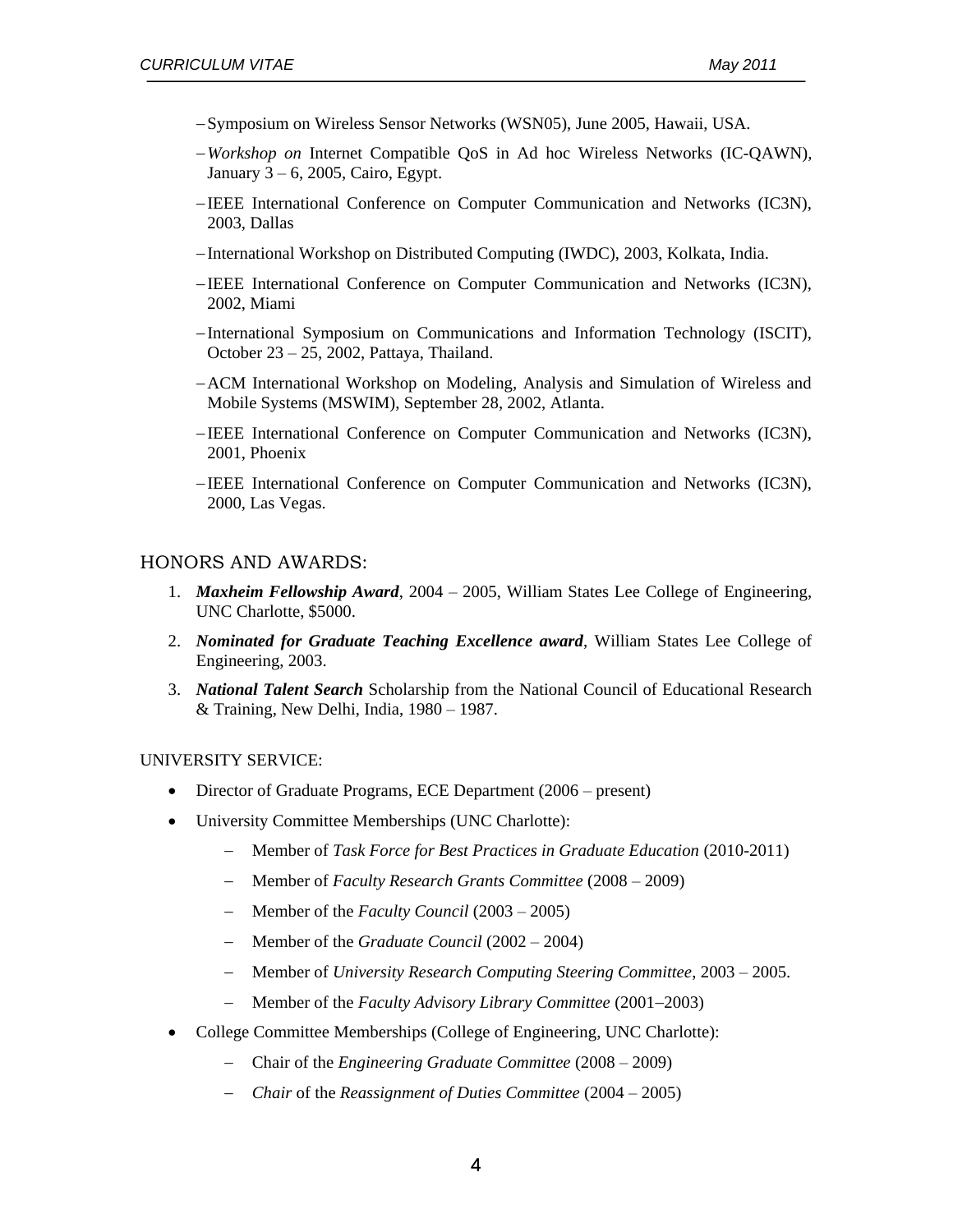- Member of the *Academic Policy and Curriculum Committee* (2004 2005)
- Member of the *Curriculum Committee* (2004 2005)
- Member of the *ECE Chair Search Committee* (2003 2004)
- Member of the *Computer Committee* (2000–2002).
- Departmental Committee Memberships (Electrical & Computer Engineering, UNC Charlotte)
	- Chair of Graduate Committee (2006 present)
	- Member of Awards Committee
	- Member of Seminar committee
	- Member of Publicity Committee
	- Member of the *Strategic Planning Committee* (2004 2005)
	- Member of the *Graduate Committee* (2004 2005)
	- Member of the *Departmental Tenure and Promotion Review Committee* (2003 2004, and 2007 - 2009)
	- *Chair* of the *Faculty Search Committee* (2000–2002)

## PUBLICATIONS:

*(Significant citations are indicated below the corresponding papers. Total number of citations of all papers exceeds 2700 at the current time, obtained from Google Scholar.)*

## **Book Chapters:**

- 1. Asis Nasipuri, "Mobile Ad Hoc Networks", in *Handbook of RF and Wireless Technologies*, edited by Farid Dowla, Newnes (an imprint of Elsevier), pp. 59 – 100, 2004.
- 2. Asis Nasipuri and Samir R. Das "Multi-channel MAC Protocols for Mobile Ad Hoc Networks", in *Handbook of Wireless and Mobile Computing*, edited by Azzedine Boukerche, Chapman and Hall/CRC Press, pp. 99 – 120, 2006.
- 3. Asis Nasipuri, "Localization in Wireless Sensor Networks", in *Algorithms and Protocols in Wireless Ad Hoc and Sensor Networks*, edited by Azzedine Bourkerche, ISBN 978-0- 471-79813-2, pp. 341 - 364, 2009.

## **Journal Publications:**

- 1. Amitangshu Pal and Asis Nasipuri, "A Quality based Routing Protocol for Wireless Mesh Networks", accepted for publication in *Pervasive and Mobile Computing*, Elsevier, December 2010.
- 2. Cyrus Taft, Aaron J. Hussey, Teja Kuruganti, John N. Sorge, and Asis Nasipuri, "Low-Cost Wireless Sensor Can Improve Monitoring in Fossil-Fueled Power Plants", *POWER Magazine*, vol. 154, no. 2, February 1, 2010, pp. 42 – 45.
- 3. Amitangshu Pal, Sandeep Adimadhyam, and Asis Nasipuri, "QoSBR: A Quality Based routing Protocol for Wireless Mesh Networks", *Springer Lecture Notes in Computer Science, LNCS 5935*, pp. 497-508.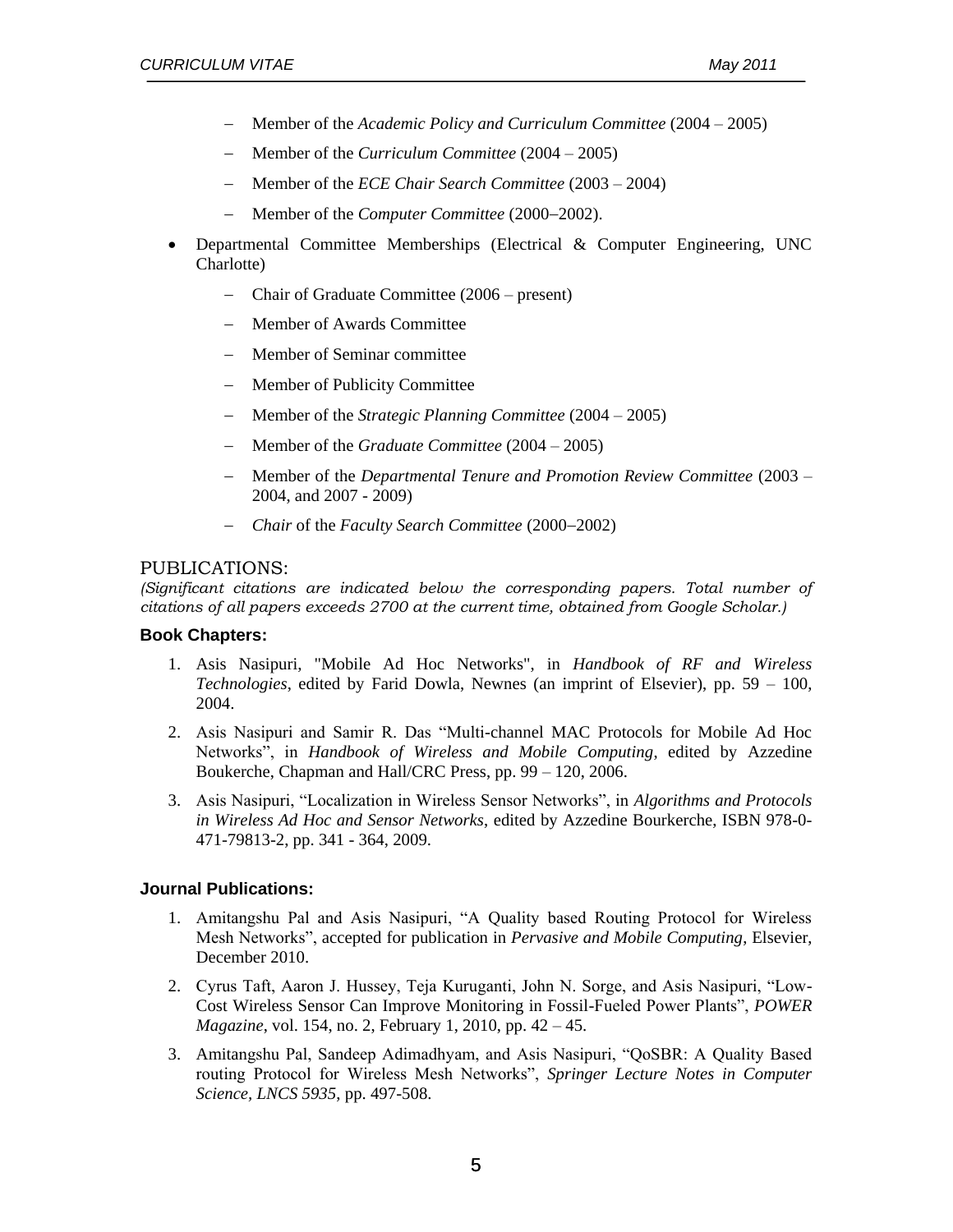- 4. Asis Nasipuri, Hadi Alasti, Hojoon Kim, "Efficient Performance of a Robust Filter-based Approach for Contour Detection in Wireless Sensor Networks", *Journal of Korean Institute of Information Technology*, Vol. 6., No. 5., pp. 88 ~ 98 , October, 2008.
- 5. Asis Nasipuri and Kai Li, "Multi-sensor Collaboration in Wireless Sensor Networks for Detection of Spatially Correlated Signals", (invited paper) *International Journal of Mobile Network Design and Innovation,* vol. 1, no. 3/4, pp. 215-223, 2006.
- 6. A. Nasipuri and S. R. Das, "Performance of Multi-channel Wireless Ad Hoc Networks", *International Journal of Wireless and Mobile Computing*, Special Issue on Medium Access Control for WLANs, WPANs, Ad Hoc Networks, and Sensor Networks, vol. 1, nos. 3/4, pp. 191-203, 2006.
- 7. Kai Li and Asis Nasipuri, "Performance of a Collaborative Target Detection Scheme for Wireless Sensor Networks", *Lecture Notes in Computer Science: LNCS 2918*, December 2003, Springer.
- 8. A. Nasipuri, R. Castaneda, and Samir R. Das, "Performance of Multipath Routing for On-Demand Protocols in Mobile Ad Hoc Networks", *Mobile Networks (MONET) Journal*, Special Issue on Wireless Multicast and Routing Vol. 6, pp. 339 - 349, 2001. *(413 citations)*
- 9. A. Nasipuri and S. Tantaratana, "Nonparametric Distributed Detector Using Wilcoxon Statistics", *Signal Processing*, Vol. 57, No.2, March 1997, pp. 139-146, Elsevier Press.
- 10. A. Nasipuri and S. Tantaratana, "Truncated Sequential CFAR Detectors Using Weighted Sign and Weighted Conditional Sign Tests", *Journal of the Franklin Institute*, Vol. 332B, No. 6, pp. 717-734, Elsevier Press, 1995.
- 11. S. Tantaratana and A. Nasipuri, "Two-stage Wilcoxon Detectors Using Conditional Tests", *IEEE Transactions on Information Theory*, Vol. IT-38, No. 3, pp. 1080-1090, May 1992.

#### **International Peer-reviewed Conference Publications:**

- 1. Amitangshu Pal and Asis Nasipuri, "GSQAR: A Quality Aware Anycast Routing Protocol for Wireless Mesh Networks", Proceedings of *IEEE Global Telecommunications Conference (GLOBECOM)*, December 6 – 10, 2010.
- 2. A. Nasipuri, R. Cox, J. M. Conrad, L. Van der Zel, B. Rodriguez, and R. McKosky, "Design considerations for a large-scale wireless sensor network for substation monitoring", Proceedings of *IEEE International Workshop on Practical Issues in Building Sensor Network Applications (SenseApp'10)*, pages 882-889, October 14, 2010.
- 3. Aaron Hussey, Asis Nasipuri, John N. Sorge, and Robert Cox, "Feasibility of Using a Wireless Mesh Sensor Network in a Coal-Fired Power Plant", Proceedings of the *IEEE Southeast Conference (SoutheastCon)*, March 18-21, 2010, pp. 384-389.
- 4. Rohit Kale, Nripendra Singh, Hadi Alasti, Asis Nasipuri, Robert Cox, James Conrad, Luke Van der Zel, Bienvenido Rodriguez, Ralph McKosky, and Joseph Graziano, "Design and Implementation of a Wireless Node for Advances Sensor Processing and Network Integration", Proceedings of the *IEEE Southeast Conference (SoutheastCon)*, March 18-21, 2010, pp. 390-393.
- 5. Asis Nasipuri, Hadi Alasti, Priya Puthran, Robert Cox, James Conrad, and Luke Van der Zel, "Vibration Sensing for Equipment's Health Monitoring in Power Substations using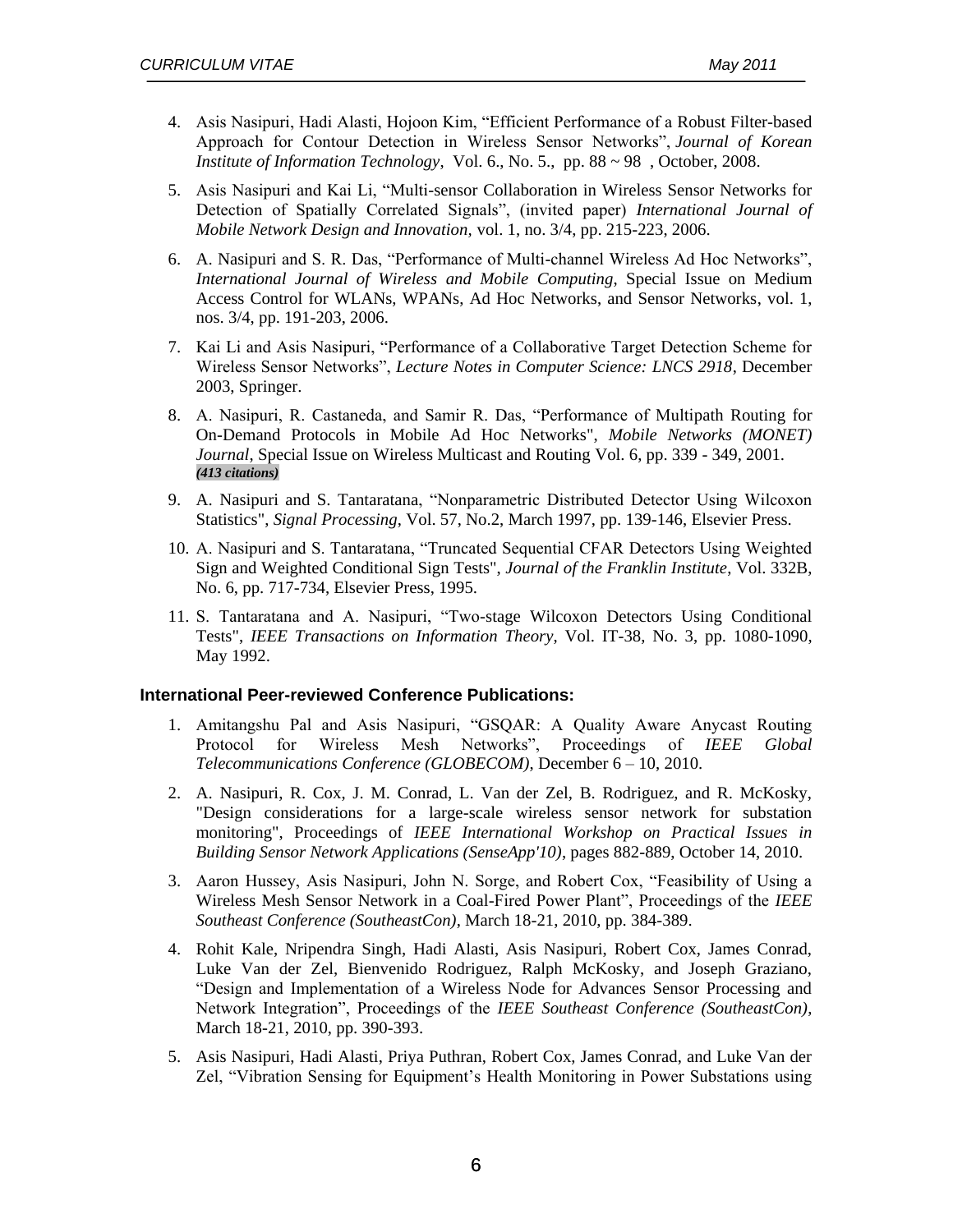Wireless Sensors", Proceedings of the *IEEE Southeast Conference (SoutheastCon),* March 18-21, 2010, pp. 268-271.

- 6. Amitangshu Pal and Asis Nasipuri, "A Quality Aware Anycast Routing Protocol for Wireless Mesh Networks", Proceedings of the *IEEE Southeast Conference (SoutheastCon)*, March 18-21, 2010, pp. 451-454.
- 7. Cyrus Taft, John N. Sorge, Aaron J. Hussey, Asis Nasipuri and Teja Kuruganti, "Low-Cost Wireless Sensor Testing in a Fossil Power Plant", Proceedings of the 19th *ISA POWID/EPRI Controls and Instrumentation Conference*, Chicago, IL, May 12-14, 2009.
- 8. Hadi Alasti and Asis Nasipuri, "Spatio-Temporal Monitoring using Contours in Largescale Wireless Sensor Networks", Proceedings of the Second *ACM International Workshop on Foundations of Wireless Ad Hoc and Sensor Networking and Computing (FOWANC'09)*, New Orleans, LA, May 18, 2009.
- 9. Asis Nasipuri, Robert Cox, Hadi Alasti, Luke Van der Zel, Bienvenido Rodriguez, Ralph McKosky, and Joseph A. Graziano, "Wireless Sensor Network for Substation Monitoring: Design and Deployment", Proceedings of *the 6th ACM Conference on Embedded Networked Sensor Systems (SenSys'08)*, pages 365-366, November 5 – 7, 2008.
- 10. Hadi Alasti, William A. Armstrong, and Asis Nasipuri, "Performance of a Robust Filterbased Approach for Contour Detection in Wireless Sensor Networks", Proceedings of the *16th IEEE International Conference on Computer Communications and Networks (ICCCN'07)*, August 13 – 16, 2007.
- 11. T. Cassen, K. R. Subramanian, Jeffrey Alexander, Drew Linderman, and A. Nasipuri. 2007, "A visual learning engine for interactive generation of instructional materials", *SIGCSE Bull.* 39, 3 (June 2007), 319-319. DOI=10.1145/1269900.1268886 http://doi.acm.org/10.1145/1269900.1268886.
- 12. Vamsee K. Boda, Asis Nasipuri, and Ivan Howitt, "Design Considerations for a Wireless Sensor Networks for Locating Parking Spaces", Proceedings of *IEEE SoutheastCon2007*, March 22 – 25, 2007.
- 13. Asis Nasipuri and Ribal El Najjar, "Experimental Evaluation of an Angle Based Indoor Localization System", Proceedings of the *Second IEEE International Workshop on Wireless Network Measurement (WiNMee 2006)*, co-located with *WiOpt 2006*, April 3, 2006, Boston, MA. *(27 citations)*
- 14. Asis Nasipuri and Kai Li, "Collaborative Detection of Spatially Correlated Signals in Sensor Networks", Proceedings of the 2005 *International Conference on Telecommunication Systems Modeling and Analysis*, Nov 17-20, Dallas, Texas, ISBN 0- 9716253-3-6.
- 15. Teresa A. Dahlberg, Asis Nasipuri, and Craig Taylor, "Explorebots: A Mobile Network Experimentation Testbed", accepted for presentation and publication in the Proceedings of the ACM *Workshop on Experimental Approaches to Wireless Network Design and Analysis (E-WIND)*, August 2005. *(22 citations)*
- 16. Swapnil Patil, Samir Das, and Asis Nasipuri, "Serial Data Fusion Using Space-filling Curves in Wireless Sensor Networks", in Proceedings of the *IEEE International Conference on Sensor and Ad Hoc Communications and Networks (SECON 2004)*, October 4-7, 2004.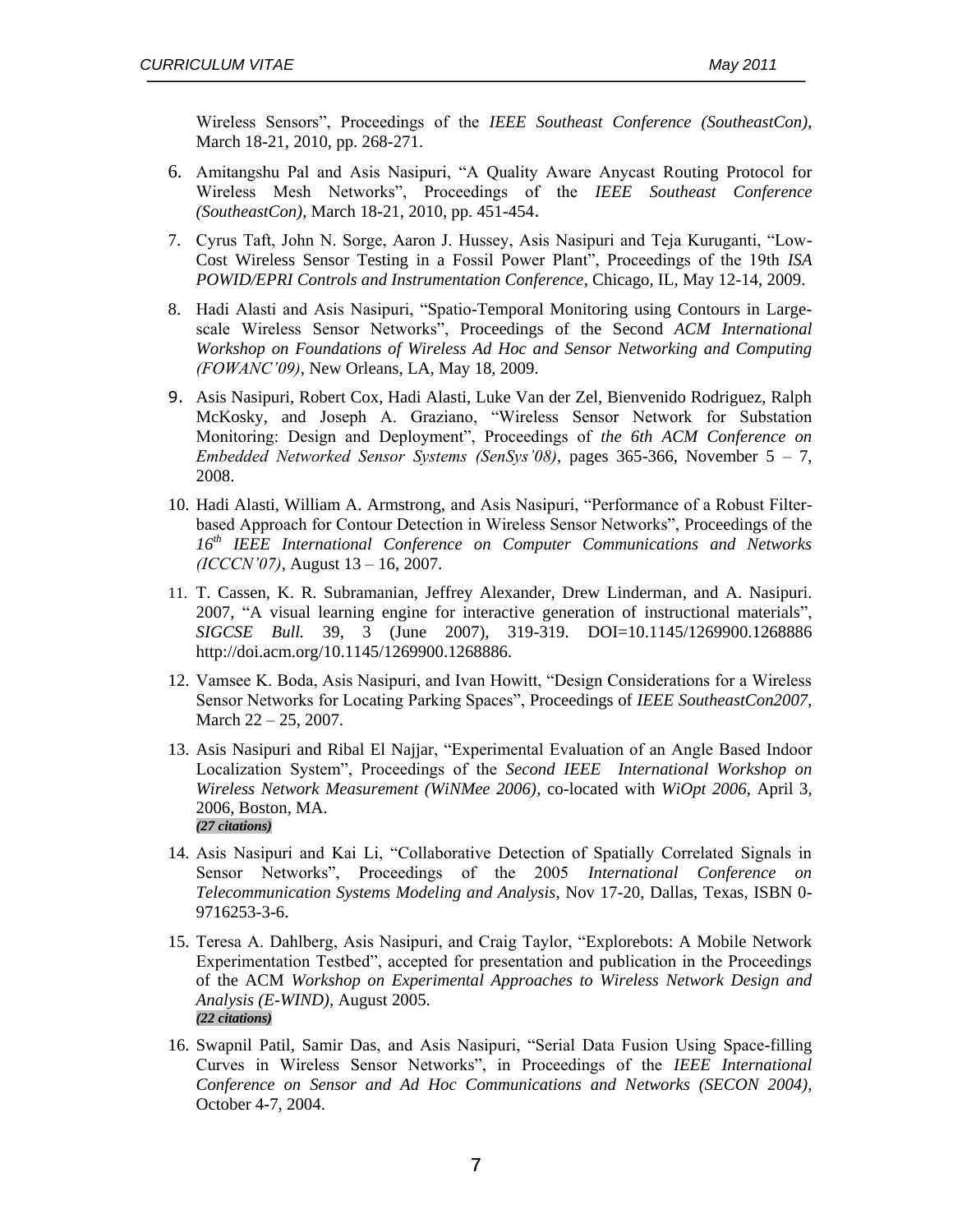- 17. Saurabh Mishra and Asis Nasipuri, "An Adaptive Low Power Reservation Based MAC Protocol for Wireless Sensor Networks", in Proceedings of the *Workshop on Multihop Wireless Networks (MWN)*, held in conjunction with the *IEEE International Performance, Computing, and Communications Conference (IPCCC'04),* April 15-17, 2004, Phoenix, AZ.
- 18. Ivan Howitt, Gail-Joon Ahn, Teresa Dahlberg, Asis Nasipuri, Yuliang Zheng, "Context & Environmental Aware Wireless Sensor Networks for Reconfigurable Manufacturing Systems," in Proceeding of the *CIRP 2nd International Conference on Reconfigurable Manufacturing*, August 2003.
- 19. Asis Nasipuri and Kai Li, "A Directionality based Location Discovery Scheme for Wireless Sensor Networks", in Proceedings of the *First ACM International Workshop on Wireless Sensor Networks and Applications (WSNA'02),* held in conjunction with *ACM Mobicom'02*, September 28, 2002. *(303 citations)*
- 20. Asis Nasipuri, Kai Li, and Uma Reddy Sappidi, "Power Consumption and Throughput in Mobile Ad Hoc Networks using Directional Antennas", in Proceedings of the *IEEE International Conference on Computer Communication and Networks (ICCCN2002),* October 14-16, 2002, Miami, Florida. *(107 citations)*
- 21. Kai Li and Asis Nasipuri, "Modeling MAC Performance in Mobile Ad Hoc Network Simulations", in Proceedings of the *Communication Networks and Distributed Systems Modeling and Simulation Conference (CNDS '02),* January 27-31, 2002, San Antonio, Texas.
- 22. Nitin Jain, Samir R. Das, and Asis Nasipuri, "A Multichannel CSMA MAC Protocol with Receiver-Based Channel Selection for Multihop Wireless Networks", in Proceedings of the *IEEE International Conference on Computer Communication and Networks (ICCCN2001),* Phoenix, AZ, October 2001. *(316 citations)*
- 23. Asis Nasipuri, Ryan Burleson, Benjamin Hughes, and Johnny Roberts, " Performance of a Hybrid Routing Protocol for Mobile Ad Hoc Networks", in Proceedings of the *IEEE International Conference on Computer Communication and Networks (ICCCN2001),* Phoenix, AZ, October 2001.
- 24. Asis Nasipuri and Samir R. Das, "Multichannel CSMA with Signal Power-Based Channel Selection for Multihop Wireless Networks", in Proceedings of the *IEEE Fall Vehicular Technology Conference (VTC 2000)*, Boston, September 2000. *(148 citations)*
- 25. Asis Nasipuri, Shengchun Ye, and Robert E. Hiromoto, "A MAC Protocol for Mobile Ad Hoc Networks Using Directional Antennas", in Proceedings of the *IEEE Wireless Communications and Networking Conference (WCNC 2000),* Chicago, September 2000. *(453 citations)*
- 26. Asis Nasipuri, Jothsna Mandava, Hanumantha Manchala, and Robert E. Hiromoto, "On-Demand Routing Using Directional Antennas in Mobile Ad Hoc Networks", in Proceedings of the *IEEE International Conference on Computer Communication and Networks (ICCCN2000),* October, 2000, Las Vegas. *(103 citations)*
- 27. Sushil Gote, Asis Nasipuri, and Aloknath De, "Source-Aided Error Concealment in Packetized Voice Communication", Proceedings of the *International Conference on*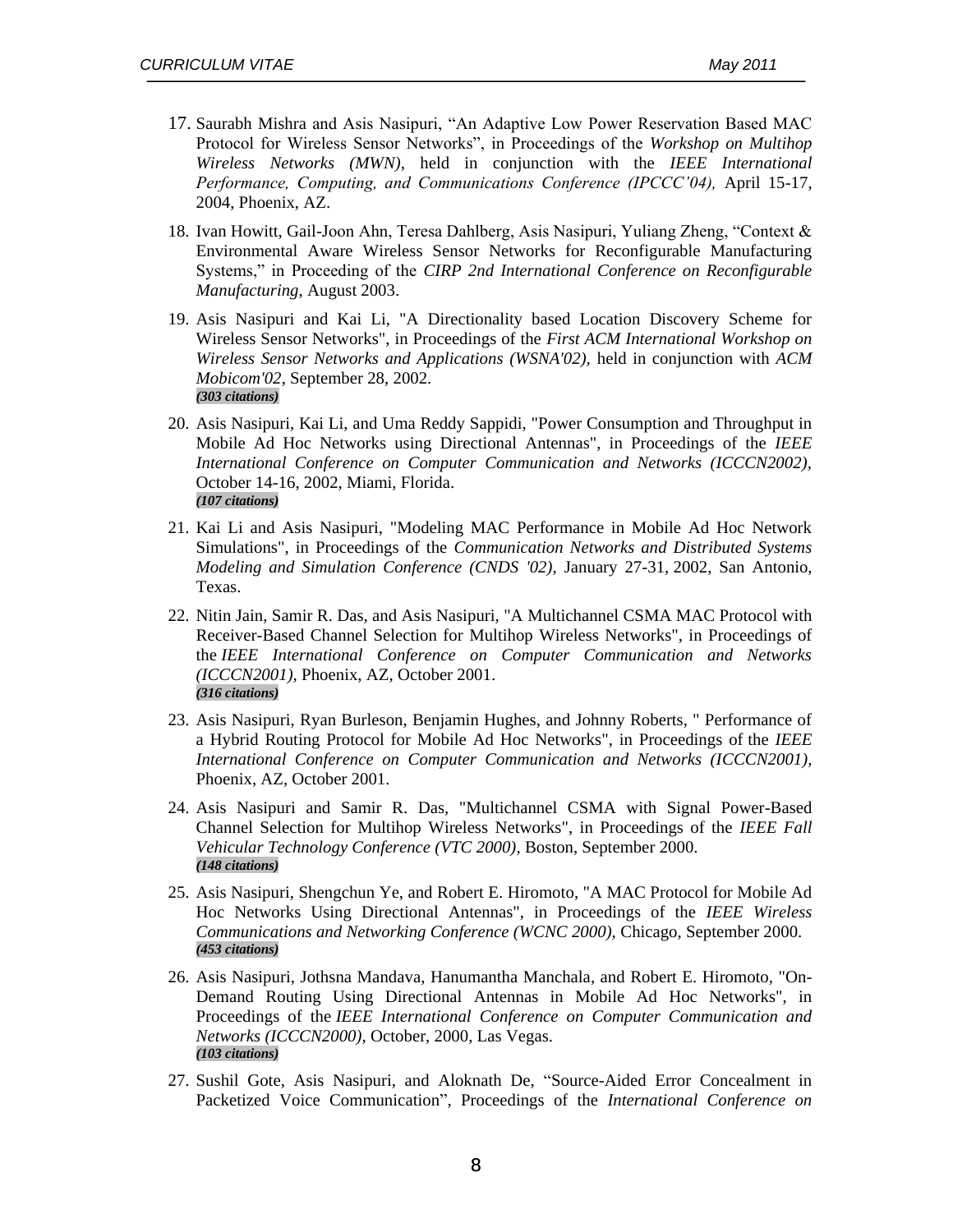*Communications, Computers, and Devices (ICCCD-2000)*, Indian Institute of Technology, Kharagpur, India, December 2000.

- 28. Asis Nasipuri, Jun Zhuang and Samir R. Das, "A Multichannel CSMA MAC Protocol for Multihop Wireless Networks", in Proceedings of the *IEEE Wireless Communications and Networking Conference (WCNC'99),* New Orleans, September, 1999. *(283 citations)*
- 29. Asis Nasipuri and Samir R. Das, "On-Demand Multipath Routing for Mobile Ad Hoc Networks", in Proceedings of the *IEEE International Conference on Computer Communication and Networks (ICCCN'99),* Boston, October, 1999. *(504 citations)*
- 30. R. Gangopadhyay, Asis Nasipuri, G. Gopalkrishnan, and P. T. Kulkarni, "Transmission Performance of Multiwavelength Ring Networks with Embedded Logical Wheel", Proceedings of the *Asia-Pacific Conference on Communications (APCC/ICCS'98),*  Singapore, November 1998.
- 31. Asis Nasipuri and Ranjan Gangopadhyay, "Performance of CPFSK with Fractional-bit Differential Detection in Mobile Fading Channels", Proceedings of the *International Conference on Computers and Devices for Communications (CODEC),* Science City, Calcutta, India, January 1998.
- 32. Asis Nasipuri, R. Gangopadhyay, and Sachin Doshi, "Studies on WDM Ring Networks", Proceedings of the *National Conference on Communications,* I.I.T., Powaii, Bombay, January 1998.
- 33. K. V. Martin, Asis Nasipuri, and Ranjan Gangopadhyay, "Simulation Studies on DS/SSMA Communication Systems with RAKE Receiver in Mobile Fading Channels", Proceedings of *INCURSI-96,* Burdwan University, India, January 1996.
- 34. Asis Nasipuri and Sawasd Tantaratana, "Nonparametric Distributed Detection Using Wilcoxon Statistics", Proceedings of the *Conference on Information Sciences and Systems*, The Johns Hopkins University, March 1993.
- 35. Asis Nasipuri and Sawasd Tantaratana, "Some Results on Distributed Detectors Using Wilcoxon Statistics", Proceedings of *30th Annual Allerton Conference on Communications,* Controls & Computing, University of Illinois at Urbana-Champaign, Sept. 1992.
- 36. Sawasd Tantaratana and Asis Nasipuri, "Two-stage Wilcoxon Detectors Using Conditional Wilcoxon Tests", Proceedings of the *Conference on Information Sciences & Systems*, Princeton University, NJ, May 1990.

#### **Significant Unrefereed Publications:**

- 1. Asis Nasipuri, K. R. Subramanian, Hilary Inyang, and William Armstrong, "REMS: Remotely Operating Environmental Monitoring System for High-Hazard and Inaccessible Regiosn", presented at the *International Conference on Energy, Environment and Disasters (INCEED 2005)*, July 2005.
- 2. Asis Nasipuri, Kalpathi Subramanian, Vincent Ogunro, John L. Daniels, and Helene A. Hilger, "Development of a Wireless Sensor Network for Monitoring a Bioreactor Landfill", to be presented at *Geo Congress 2006*, February 2006.